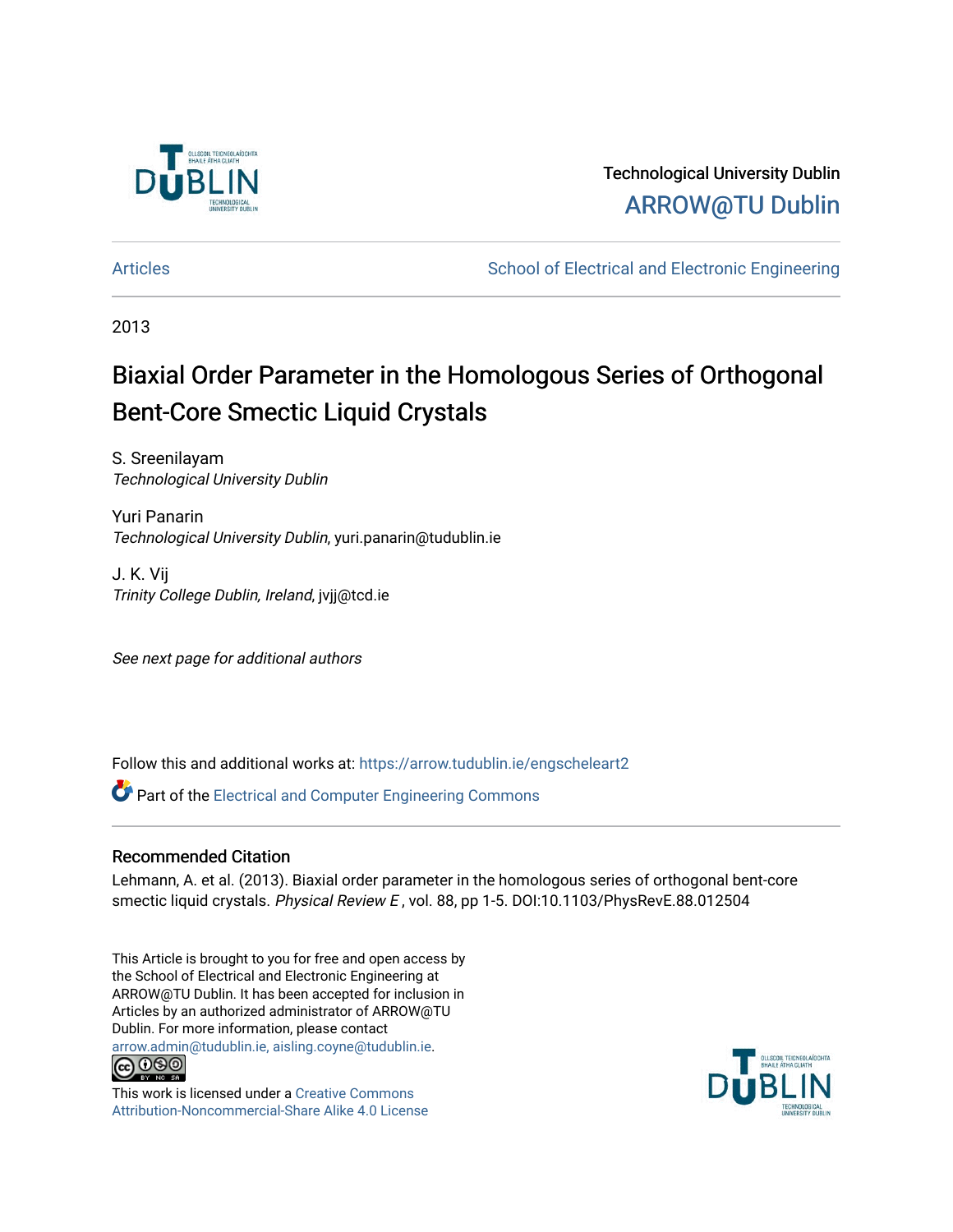## Authors

S. Sreenilayam, Yuri Panarin, J. K. Vij, M. Osipov, A. Lehmann, and C. Tschierske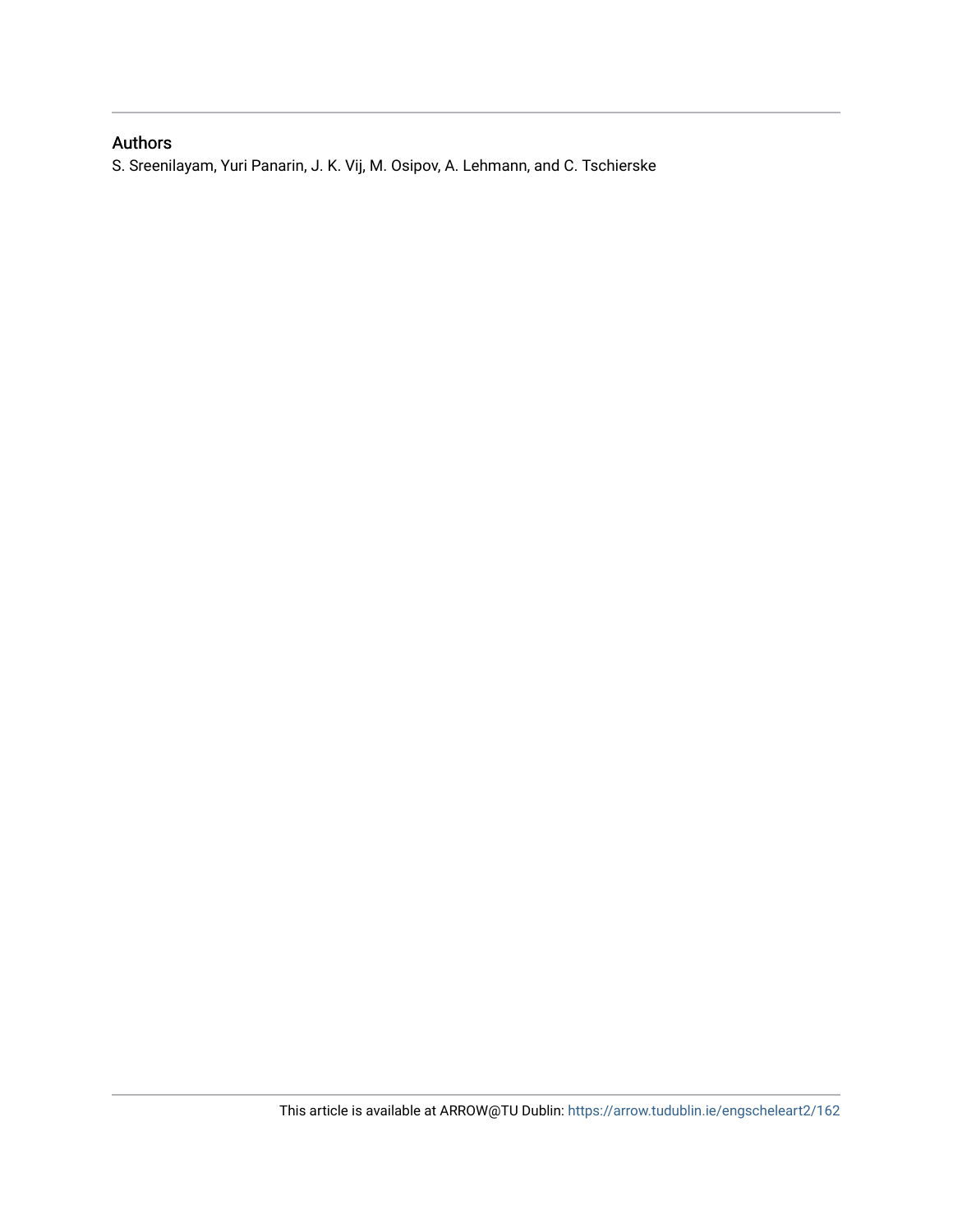#### **Biaxial order parameter in the homologous series of orthogonal bent-core smectic liquid crystals**

S. Sreenilayam,<sup>1</sup> Y. P. Panarin,<sup>1,2,\*</sup> J. K. Vij,<sup>2,5,†</sup> M. Osipov,<sup>3</sup> A. Lehmann,<sup>4</sup> and C. Tschierske<sup>4</sup>

<sup>1</sup>*School of Electrical and Electronic Engineering, Dublin Institute of Technology, Dublin 8, Ireland*

<sup>2</sup>*Department of Electronic and Electrical Engineering, Trinity College, University of Dublin, Dublin 2, Ireland*

<sup>3</sup>*Department of Mathematics, University of Strathclyde, Glasgow G1 1XH, United Kingdom*

<sup>4</sup>*Institute of Chemistry, Organic Chemistry, Martin-Luther-University Halle-Wittenberg D06120, Germany*

<sup>5</sup>*School of Electronic and Electrical Engineering, Sungkyunkwan University, Suwon 440-476, Korea*

(Received 13 February 2013; published 11 July 2013)

The fundamental parameter of the uniaxial liquid crystalline state that governs nearly all of its physical properties is the primary orientational order parameter (*S*) for the long axes of molecules with respect to the director. The biaxial liquid crystals (LCs) possess biaxial order parameters depending on the phase symmetry of the system. In this paper we show that in the first approximation a biaxial orthogonal smectic phase can be described by two primary order parameters: *S* for the long axes and *C* for the ordering of the short axes of molecules. The temperature dependencies of *S* and *C* are obtained by the Haller's extrapolation technique through measurements of the optical birefringence and biaxiality on a nontilted polar antiferroelectric (Sm-*APA*) phase of a homologous series of LCs built from the bent-core achiral molecules. For such a biaxial smectic phase both *S* and *C*, particularly the temperature dependency of the latter, are being experimentally determined. Results show that *S* in the orthogonal smectic phase composed of bent cores is higher than in Sm-*A* calamatic LCs and *C* is also significantly large.

DOI: [10.1103/PhysRevE.88.012504](http://dx.doi.org/10.1103/PhysRevE.88.012504) PACS number(s): 61*.*30*.*Gd, 77*.*84*.*−s, 83*.*80*.*Xz

#### **I. INTRODUCTION**

Liquid crystals (LCs) are highly anisotropic complex fluids and their physical properties, such as optical and dielectric and material parameters including elastic and viscosity coefficients, etc., can be expressed in terms of the order parameters. The number of order parameters depends on the phase symmetry; their magnitudes may depend on their definition. Maier-Saupe [\[1\]](#page-6-0) proposed a molecular field theory for a uniaxial nematic mesophase in which the alignment of molecules along a preferred axis is expressed in terms of the scalar order parameter *S*, where  $S = \frac{1}{2} \langle \cos^2 \theta - 1 \rangle$ ,  $\theta$  is the angle between the long molecular axis and the director, and -(*...*) denotes the ensemble average. Meanwhile de Gennes and Prost [\[2\]](#page-6-0) noticed that even macroscopically uniaxial LC phases generally consist of biaxial shaped molecules and the molecular biaxiality affects the general form of the orientational tensor order parameters.

The thermotropic biaxial nematic phase was first theoretically predicted by Freiser [\[3\]](#page-6-0) in 1970, who generalized the Maier-Saupe molecular field theory by including two molecular second-rank tensor order parameters for a lower symmetry system. These tensors can be diagonalized using a frame that coincides with the directors of a biaxial nematic phase. This diagonalization made by Straley [\[4\]](#page-6-0) gave rise to four Straley scalar order parameters [\[5,6\]](#page-6-0). In this work, Straley assumed a simplified molecular shape with the symmetry of a rectangular parallelepiped rather than applying the theory to an object of arbitrary shape. The main result of this work is that such systems undergo phase transitions from the isotropic to the biaxial  $N_B$  phase through the uniaxial nematic phase,

either calamitic  $N_U$  or discotic  $N_D$ , depending on the sign of the molecular shape biaxiality. This model is used as the basis for the follow on of theoretical and simulation works. A potential existence of the biaxial nematic phase for other biaxial molecular particles has been supported by a number of computer simulations  $[7–10]$ , which were recently summarized in Ref. [\[11\]](#page-6-0).

In spite of significant progress in theoretical and computational physics made so far, the experimental studies on low molar mass thermotropic biaxial nematics could not unambiguously find a biaxial nematic phase as yet. The optical biaxiality has been found to be too low to ascribe it to the inherent biaxiality of the nematic phase after the effects of surfaces and other experimental errors are taken into account. Furthermore there are problems associated with the independent alignment of long and short molecular axes in biaxial nematics along the two orthogonal directions.

In contrast to the nematics, relatively large biaxiality was observed in 2001 in the orthogonal Sm-*A*-like phase of LCs exhibited by bent-core shaped molecules. Since the molecules are constrained to lie in layers, there are no problems associated with the independent alignment of the two axes along the two orthogonal directions.

Essentially two different types of biaxial smectic phases were discovered: polar biaxial (Sm-C<sub>PA</sub>) [\[12\]](#page-6-0) in 2001 and nonpolar biaxial (Sm-*Adb*) [\[13\]](#page-6-0) [here *d* stands for double layer (interdigitated) and *b* for biaxial] in 2002. Sm- $C_{PA}$  is composed of orthogonal polar smectic layers with antiferroelectric structure, i.e., alternating polar directions in the neighboring layers are antiferroelectrically arranged. Such a structure was also observed in a homologous series of an LC compound [\[14\]](#page-6-0) and Sm-*CPA* has been renamed as Sm-*APA*, where Sm-*A* stands for orthogonal (no tilt) smectics, *P* for polar layers, and subscript *A* for antiferroelectric. In the Sm-*APA* phase, polar directions in the neighboring layers are antiparallel

<sup>\*</sup>yuri.panarin@dit.ie

<sup>†</sup> jvij@tcd.ie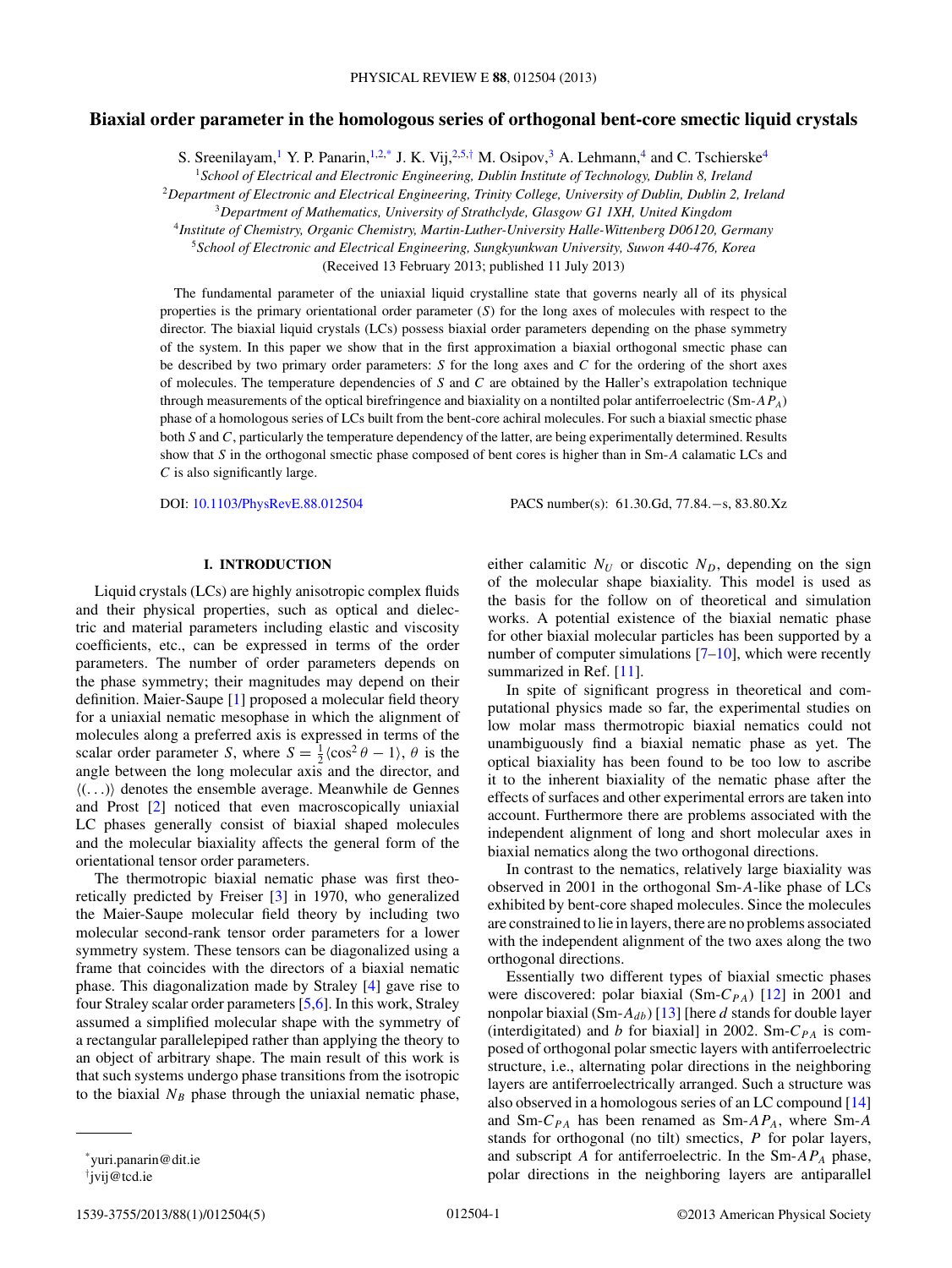<span id="page-3-0"></span>leading to the biaxial antiferroelectric phase. An application of the in-plane electric field higher than its threshold value in the Sm-*APA* phase causes a field-induced transition to the ferroelectric Sm-*APF* state [\[15,16\]](#page-6-0).

In addition to the antiferroelectric Sm-*APA* phase, several different polar biaxial phases such as macroscopically uniaxial Sm-*APR* [\[17\]](#page-6-0) and Sm-*APAR* [\[18\]](#page-6-0), and biaxial ferroelectric Sm-*AP<sub>F</sub>* [\[19\]](#page-6-0), all in their ground states, were discovered. The common characteristic of these three phases is that they are nontilted (Sm-*A*-like) and possess long-range or shortrange order of the in-layer polarizations in smectic layers. In these three phases, the molecular rotation around the major director within a smectic layer is biased at least to some extent. Sm- $AP_R$  macroscopically is a uniaxial phase with a random distribution of the polar directors (or the in-layer spontaneous polarizations) in smectic layers. The Sm-*APAR* phase was initially proposed [\[18\]](#page-6-0) to consist of local antiferroelectric orderings. Later on it was found to have a short pitch of a three-layer structure, supported by modeling of the experimental dependence of biaxiality on the applied electric field  $[20]$ . The ferroelectric Sm- $AP_F$  which exists in the absence of an external in-plane field is a biaxial phase with a typical ferroelectric structure in the adjacent layers.

#### **II. THEORY**

In this paper, we present theoretical and experimental studies of orientational order parameters for smectic LCs composed of achiral bent-core molecules by the measurements of biaxiality and birefringence. The biaxiality in orthogonal smectics can be exploited to produce fast electro-optic devices since it has already been established that LCs are excellently aligned in these phases [\[15,16\]](#page-6-0). The anisotropic properties of LCs can be characterized by the molecular polarizability tensor  $\chi_{n,ij}^M$  which can be diagonalized in the molecular frame as

$$
\chi_{n,ij}^M = \chi_{33} a_i a_j + \chi_{22} b_i b_j + \chi_{11} c_i c_j, \qquad (1)
$$

where the orthogonal unit vectors  $a, b$ , and  $c$  are the principal molecular axes and  $\chi_{11}$ ,  $\chi_{22}$ ,  $\chi_{33}$  are the principal values of the polarizability tensor.

The components of the average polarizability depend on the orientational order parameters and can be conveniently calculated by rewriting the average polarizability tensor as a sum of orthogonal contributions:

$$
\chi_{ij} = \langle \chi_{n,ij}^M \rangle
$$
  
=  $\bar{\chi} \delta_{ij} + \Delta \chi \langle (a_i a_j - \frac{1}{3} \delta_{ij}) \rangle + \chi_{\perp} \langle (b_i b_j - c_i c_j) \rangle,$  (2)

where  $\overline{\chi} = (\chi_{11} + \chi_{22} + \chi_{33})/3$  is the average molecular polarizability,  $\Delta \chi = \chi_{33} - (\chi_{11} + \chi_{22})/2$  is the polarizability anisotropy, and  $\chi_{\perp} = \chi_{22} - \chi_{11}$  is the biaxiality of the molecular polarizability, and where  $\langle (\ldots) \rangle$  denotes the statistical average.

In an orthogonal biaxial smectic phase, the averages of the two molecular tensors  $\langle (a_i a_j - \frac{1}{3} \delta_{ij}) \rangle$  and  $\langle (b_i b_j - c_i c_j) \rangle$ give rise to the four orientational order parameters (see, for example,  $[4,21]$ :

$$
\left\langle \left( a_i a_j - \frac{1}{3} \delta_{ij} \right) \right\rangle = S \left( n_i n_j - \frac{1}{3} \delta_{ij} \right) + \frac{1}{2} P(m_i m_j - h_i h_j), \quad (3)
$$

$$
\langle (b_i b_j - c_i c_j) \rangle = D\big(n_i n_j - \frac{1}{3} \delta_{ij}\big) + \frac{1}{2} C(m_i m_j - h_i h_j), \tag{4}
$$

where the unit vector  $n$  is the primary director and  $m$  and  $h$ are the secondary directors of the biaxial phase. Here *S* is the uniaxial nematic order parameter, *D* is the secondary uniaxial parameter which exists also in the uniaxial nematic phase, *P* specifies the biaxial ordering of long molecular axes in the biaxial phase, and *C* is the primary biaxial order parameter of short molecular axes.

The scalar order parameters *S*, *P*, *D*, and *C* as defined by Straley are expressed as the averages  $[4,21]$ :  $S = \langle P_2(\cos \theta) \rangle$ ,  $P = \langle \sin^2 \theta \cos 2\phi \rangle$ ,  $D = \frac{3}{2} \langle \sin^2 \theta \cos 2\psi \rangle$ , and  $C = \frac{1}{2} \langle (1 +$  $\cos^2 \theta$ ) cos  $2\phi \cos 2\psi - 2 \cos \theta \sin 2\varphi \sin 2\psi$ , where  $\theta$  is the polar angle between the primary axis *a* and the director *n*, and  $\phi$  and  $\psi$  are the remaining two Euler angles which specify the orientation of a biaxial molecule.  $\phi$  is the azimuthal angle which specifies the orientation of the projection of the axis *a* on the  $(m, h)$  plane, and  $\psi$  specifies the angle between the short axis  $\boldsymbol{b}$  and the  $(\boldsymbol{a}, \boldsymbol{n})$  plane.

One can notice that the order parameters *P* and *D* vanish in the limit  $S \rightarrow 1$  and thus they can be neglected in the case of high *S*. Then one obtains the following approximate expressions for the principal values of the average molecular polarizability:

$$
\chi_n^M = \bar{\chi} + \frac{2}{3} \Delta \chi S,
$$
  
\n
$$
\chi_m^M \approx \bar{\chi} - \frac{1}{3} \Delta \chi S + \chi_{\perp} C,
$$
  
\n
$$
\chi_n^M \approx \bar{\chi} - \frac{1}{3} \Delta \chi S - \chi_{\perp} C.
$$
\n(5)

Finally the biaxiality of the average polarizability tensor can be expressed as  $\chi_m - \chi_h \approx 2\chi_{\perp}C$ . Therefore the primary biaxial order parameter can be determined as

$$
C \approx \frac{\chi_m - \chi_h}{2\chi_{\perp}} \approx \frac{1}{2} \frac{\chi_m - \chi_h}{\chi_{22} - \chi_{11}}.
$$
 (6)

One may notice that according to de Gennes [\[2\]](#page-6-0), the biaxial order parameter may in principle be related to the biaxiality of any physical quantity including the difference between the refractive indices  $n_m - n_h$ . On the other hand, it is important to establish a relationship between  $n_m - n_h$  and the orientational order parameters defined by Eqs. (3) and (4) based on molecular tensors. One can use the equations  $n_n^2 =$  $1 + 4\pi \chi_n$ ,  $n_m^2 = 1 + 4\pi \chi_m$ ,  $n_h^2 = 1 + 4\pi \chi_h$ , where  $n_n$ ,  $n_m$ ,  $n_h$ are the principal refractive indices of the biaxial phase and *χn,χm,χh* are the principal values of the macroscopic dielectric susceptibility. The macroscopic susceptibility tensor can be written in the form  $\chi = \rho f \cdot \chi^M$  where  $\rho$  is the molecular number density, *f* is the local field tensor, and  $\chi^M$  is the average molecular polarizability tensor, given by Eq. (5). In the characterization of LCs one often uses the simple semiempirical Vuks formula [\[22\]](#page-6-0) for the local field tensor  $f = (\varepsilon_{av} + 2)/3$  where  $\varepsilon_{av}$  is the average dielectric constant. In this approximation the refractive indices are directly



FIG. 1. Chemical structure of a banana shaped molecule of bent-core LC compounds under investigation.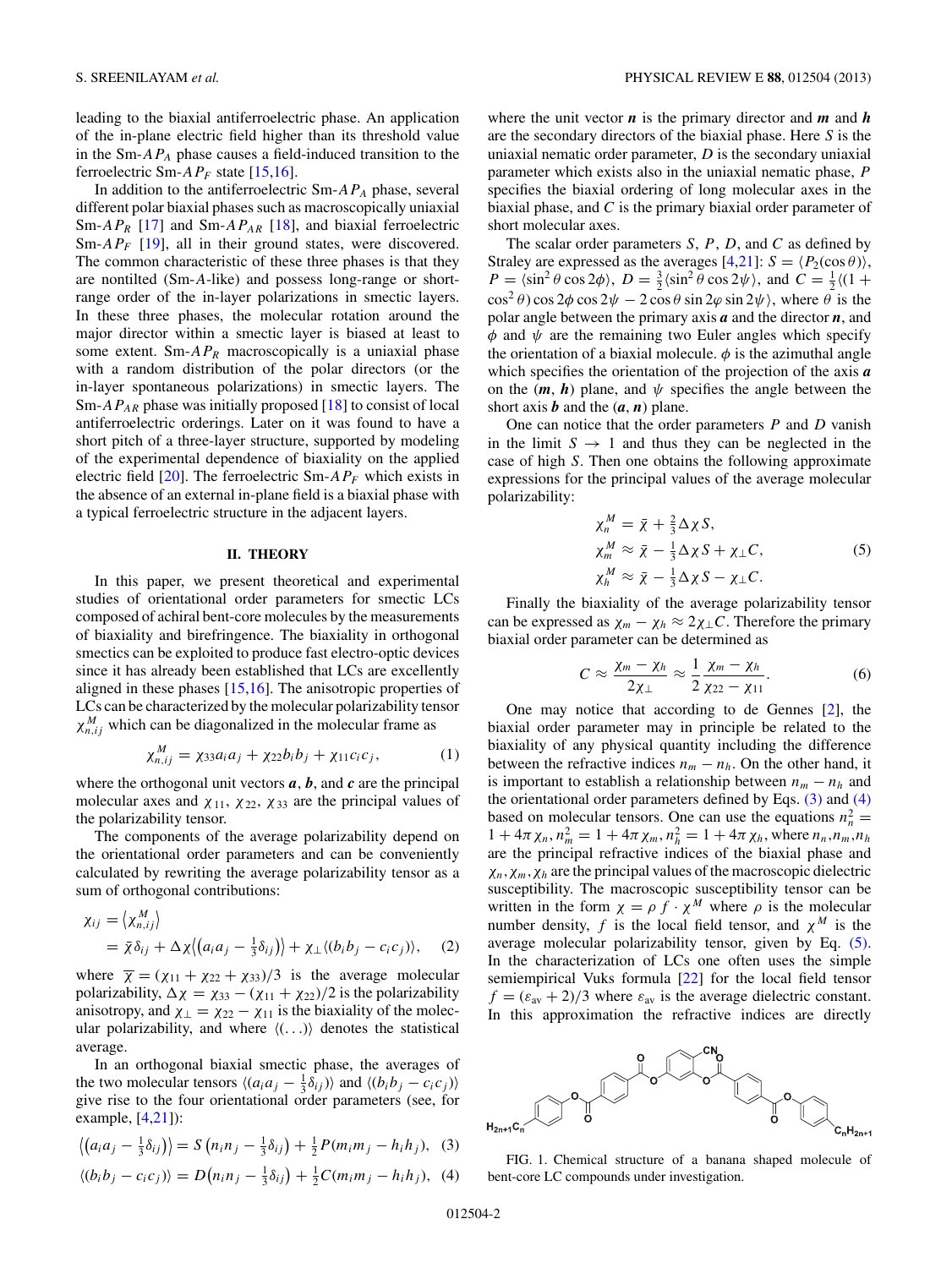<span id="page-4-0"></span>TABLE I. Phase sequence and the phase transition temperatures (deg C) of the homologous series of achiral smectic LCs composed of banana shaped molecules, obtained on cooling from the isotropic temperature.

| Chain length | Phase sequence                                                       |  |
|--------------|----------------------------------------------------------------------|--|
| -8           | Sm-A $P_A$ 121 °C Sm-A 163 °C I                                      |  |
| 12           | Sm-A $P_A$ 111 °C Sm-A $P_R$ 158 °C Sm-A 164 °C I                    |  |
| 14           | $Sm-AP_4$ 91 °C Sm-A $P_{AB}$ 108 °C Sm-A $P_R$ 111 °C Sm-A 164 °C I |  |

expressed in terms of the components of the average molecular polarizability which depend on the order parameters *S* and *C*.

In this paper we use the Vuks formulas [\[22\]](#page-6-0) to determine the order parameters based on the measurements of the birefringence and biaxiality of the refractive indices. Expanding  $n_n, n_m, n_h$  in *S* and *C* to the first order one obtains the following approximate expressions for the order parameters:

$$
S \approx \frac{n_n - (n_m + n_h)/2}{n_{33} - (n_{22} + n_{11})/2} = \frac{\Delta n}{\Delta n_0},\tag{7}
$$

$$
C \approx \frac{1}{2} \frac{n_m - n_h}{n_{22} - n_{11}} = \frac{1}{2} \frac{\delta n}{\delta n_0},
$$
 (8)

where  $\Delta n$  and  $\delta n$  are the measured values of birefringence and biaxiality while  $\Delta n_0$  and  $\delta n_0$  are the corresponding maximum values which refer to the system of perfectly ordered molecules.

Kuczynski *et al.* [\[23\]](#page-6-0) suggested an approximate empirical formula for normalization of the optical birefringence similar to that used by Haller [\[24\]](#page-6-0) for polarizabilities. It has been shown that the nematic order parameter obtained from the optical anisotropy is equal to the one evaluated from magnetic polarizability anisotropy with the accuracy of  $\pm 5\%$ .

In this extrapolation one assumes that for temperatures far enough from the clearing point, the expression  $\log \Delta \chi(T)$ [\[23\]](#page-6-0) is a linear function of the logarithm of the reduced temperature. On the other hand, one postulates that the order parameter is equal to 1 at the absolute zero of temperature

which means that all molecules are parallel to each other, i.e.,  $\lim_{T\to 0} [\log(\Delta n)] = \log \Delta n_0$ .

On applying these postulates the birefringence can be rewritten as [\[23\]](#page-6-0)

$$
\Delta n(T) = \Delta n_0 \left( 1 - \frac{T}{T^*} \right)^{\beta} \text{ or}
$$

$$
\log[\Delta n(T)] = \log \Delta n_0 + \beta \log \left( 1 - \frac{T}{T^*} \right), \qquad (9)
$$

where *T* is the absolute temperature, and  $T^*$  and  $\beta$  and are constants. Similarly,

$$
\delta n(T) = \delta n_0 \left( 1 - \frac{T}{T^*} \right)^{\beta} \text{ or}
$$

$$
\log[\delta n(T)] = \log \delta n_0 + \beta \log \left( 1 - \frac{T}{T^*} \right). \qquad (10)
$$

#### **III. EXPERIMENT**

Measurements of biaxiality have been carried out on a bentcore 4-cyanoresorcinol bisbenzoate with two terephthalatebased wings  $[25]$ , with alkyl chain lengths of 8, 12, and 14. The chemical structure of these compounds is given in Fig. [1,](#page-3-0) and Table I lists the phase sequence and the phase transition temperatures, on cooling from the isotropic temperature. All compounds of these homologous series exhibit an orthogonal biaxial antiferroelectric Sm-*APA* phase in the lower temperature range.



FIG. 2. (Color online) Temperature dependencies of (a) optical birefringence, *n*, and (b) biaxiality, *δn*, in undisturbed Sm-*APA* phase (open symbols) and in the field-induced Sm-*APF* state (filled symbols) for three studied compounds.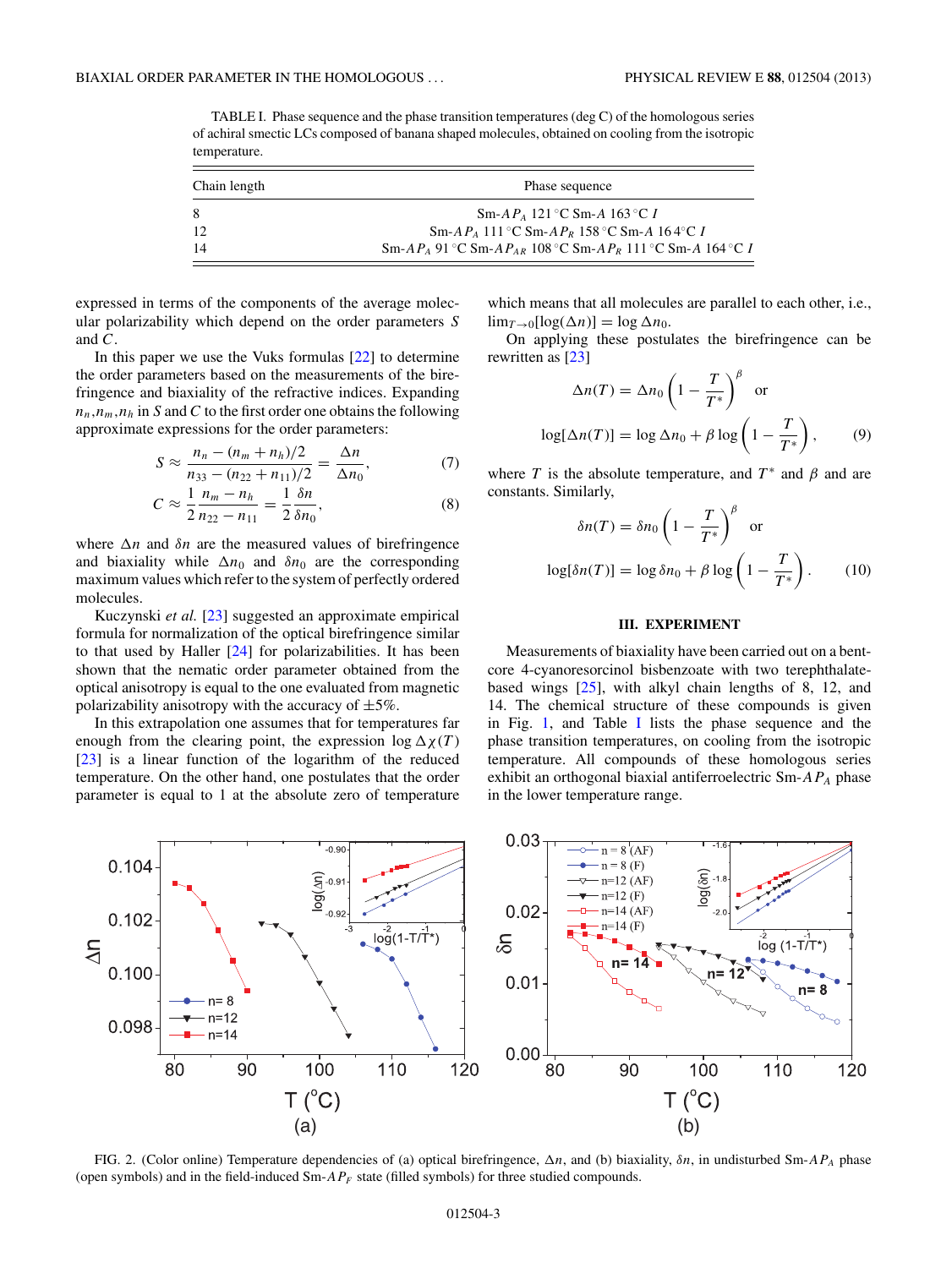<span id="page-5-0"></span>Two different types of ∼7-*μ*m-thick cells were used in optical measurements: the homogeneous cells with planar alignment for birefringence  $(\Delta n)$  measurements and homogeneous cells with homeotropic alignment for biaxiality (*δn*) measurements. The planar cells were built from two transparent indium tin oxide (ITO) glass substrates coated by RN1175 polymer (Nissan Chemicals, Japan) layer. The electrodes for homeotropic cells were made by etching an ∼80-*μ*m-wide stripe on the ITO surface to apply an in-plane electric field. The homeotropic alignment was obtained by treating the glass plates with a polymer, AL60702 (JSR, Korea). The tilting optical compensator technique was used to measure the magnitude of biaxiality. The cells were placed in the temperature controlled hot stage between crossed polarizers of the polarizing microscope, at the angle  $\alpha = 45^\circ$ between the main optical axis and polarizer's axis. The optical compensator based on a rotating birefringent plate was a standard accessory for a Leitz polarizing microscope (Leitz Wetzlar, Germany 0345), built according to the Nikitin-Berek principle. This optical compensator enables one to measure extremely small optical retardation of a particular domain and it helps to avoid the influence of any kind of defects within the cell. The optical retardation is measured as a function of voltage and temperature by inserting a tilting compensator plate in the slot of the polarizing optical microscope.

The effect of electric field on biaxiality in the Sm-*APA* phase was studied in greater detail in Ref. [\[16\]](#page-6-0). An application of electric field to biaxial Sm-*APA* disturbs an antiparallel structure of polar directors in adjacent layers and finally causes the phase transition to the field-induced biaxial ferroelectric state Sm- $AP_F$  through the intermediate nonbirefringent uniaxial state  $[15]$ . Theoretically both states must be optically equivalent, i.e., have the same polarizability tensor but preliminary experiment shows that the birefringence magnitudes in Sm-*APA* and in the field-induced Sm-*APF* phases are of the same value ( $\Delta n_{AF} \approx \Delta n_F$ ) while values of biaxiality are different  $(\delta n_{AF} < \delta n_F)$  [\[26\]](#page-6-0). Therefore the measurements of biaxiality were performed in both the undisturbed antiferroelectric state and in the field-induced ferroelectric state.

TABLE II. The maximal values of biaxiality  $\delta n_0$  and birefringence  $\Delta n_0$  deduced from extrapolation to 0 K.

| Chain length | $\Delta n_0$ | $\delta n_0$ |
|--------------|--------------|--------------|
| 8            | 0.1245       | 0.0236       |
| 12           | 0.1250       | 0.0253       |
| 14           | 0.1263       | 0.0258       |

#### **IV. RESULTS AND DISCUSSION**

Figure [2](#page-4-0) shows the temperature dependence of birefringence [Fig.  $2(a)$ ] and biaxiality [Fig.  $2(b)$ ] in three different compounds for both Sm-*APA* and field-induced Sm-*APF* phases. Both biaxiality and birefringence grow on cooling, as expected, indicating a gradual increase of the order parameters. Figure  $2(b)$  shows that the magnitude of biaxiality of antiferroelectric state is smaller than the field-induced ferroelectric state  $(\delta n_{AF} < \delta n_F)$ , especially in the higher temperature range.

On cooling, the biaxiality  $\delta n_{AF}$  increases faster than  $\delta n_F$ and finally, at a particular lower temperature, the biaxialities of both antiferroelectric and ferroelectric states become almost equal  $(\delta n_F \approx \delta n_{AF})$  in all of the three studied compounds. Therefore the  $Sm$ - $AP_A$  phase in the bent-core compounds shows a weak antiferroelectric interaction which is supported by high intensity of the dielectric mode [\[12\]](#page-6-0) and large fieldinduced spontaneous polarization [\[16\]](#page-6-0).

The experimental data were fitted to Eqs.  $(9)$  and  $(10)$ (Fig. [2,](#page-4-0) inset) and extrapolated to the absolute zero of temperature  $(T = 0 K)$  where (i) the order parameter is assumed to be unity and  $log(\delta n)$  is a linear function of the logarithm of the reduced temperature  $[(T^* - T)/T^*]$  for the points far enough from the clearing temperature  $(T^*)$  (see Fig. [2,](#page-4-0) inset). The maximal (extrapolated to 0 K) values of biaxiality  $\delta n_0$  and birefringence  $\Delta n_0$  for all three studied compounds are listed in Table II.

One may note that both maximal (extrapolated) birefringence  $\Delta n_0$  and biaxiality  $\delta n_0$  slightly increase with the alkyl chain elongation; nevertheless the difference between them



FIG. 3. (Color online) Temperature dependencies of primary order parameters for uniaxial *S* (a) and for biaxial *C* (b) in both undisturbed and field-induced Sm- $AP_F$  states; undisturbed open symbols and field-induced (filled symbols).